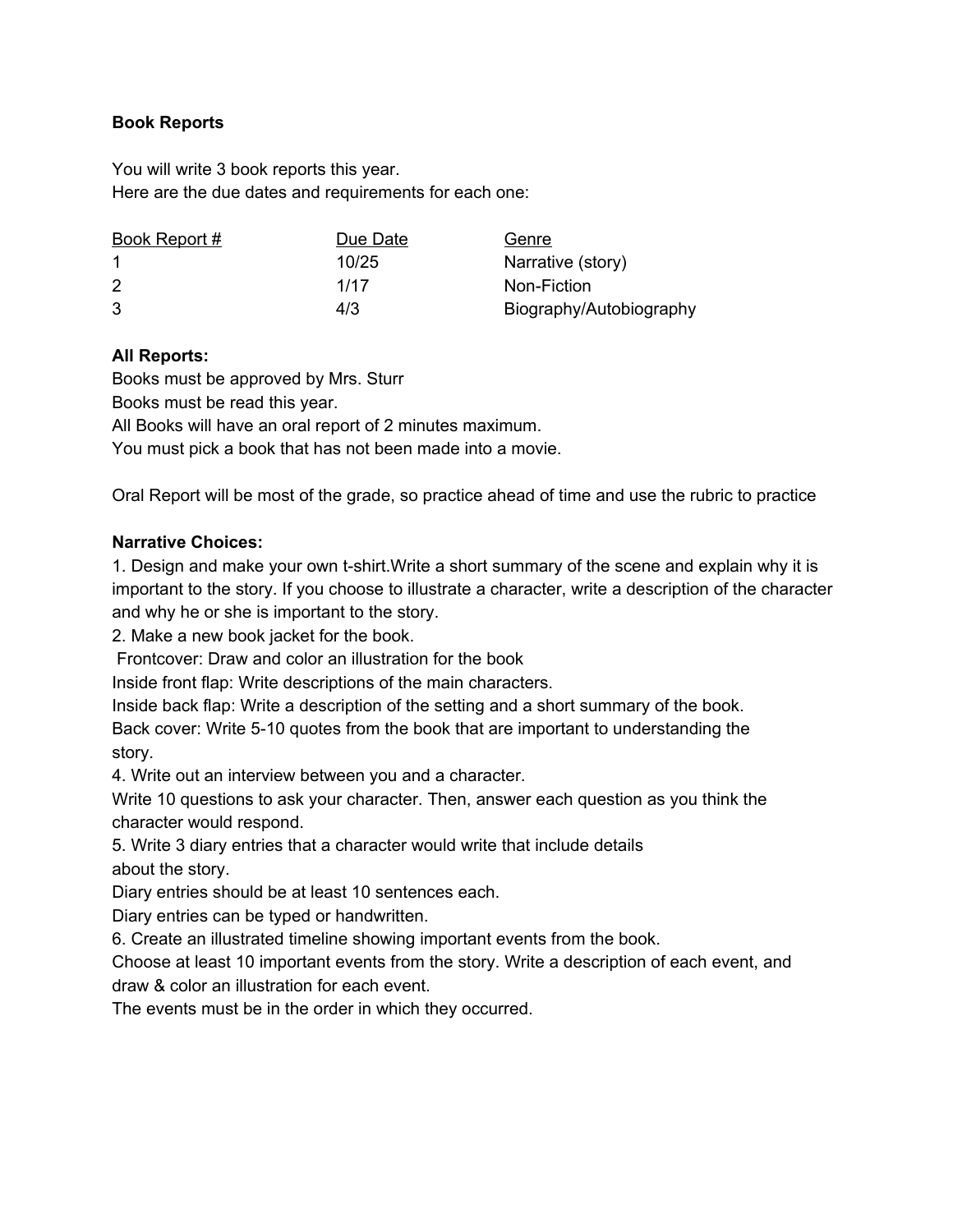## **Non-Fiction Book Project Choices**

| <b>Create a Board</b><br>Game<br>Your game must include<br>a game board and at<br>least 15 questions based<br>on your book. Some<br>suggestions are Bingo,<br>Monopoly Style, Go<br>Fish, and Memory<br>Cards. You only need to<br>do one. These are only<br>suggestions. | <b>Create a Google</b><br><b>Slides Presentation</b><br>A minimum of 10 and<br>maximum of 20 slides,<br>including your title page<br>slide, will be accepted. | <b>Poster</b><br>Create an informational<br>poster about your book.<br>Illustrations, interesting<br>facts, and graphics will<br>need to be on your poster. |
|---------------------------------------------------------------------------------------------------------------------------------------------------------------------------------------------------------------------------------------------------------------------------|---------------------------------------------------------------------------------------------------------------------------------------------------------------|-------------------------------------------------------------------------------------------------------------------------------------------------------------|
| <b>Dress Up</b><br>Dress up as someone or<br>something associated<br>with your book. You will<br>need to prepare a<br>presentation explaining<br>your costume and how it<br>connects to your book.<br>10 interesting facts will<br>need to be presented.                  | <b>Create an ABC book</b><br>Create a children's ABC<br>book about your person<br>or topic. You must do a<br>page for at least 20<br>letters.                 | <b>Create a website</b><br>Create a google site on<br>your topic! You will learn<br>how to do this during the<br>2nd trimester.                             |